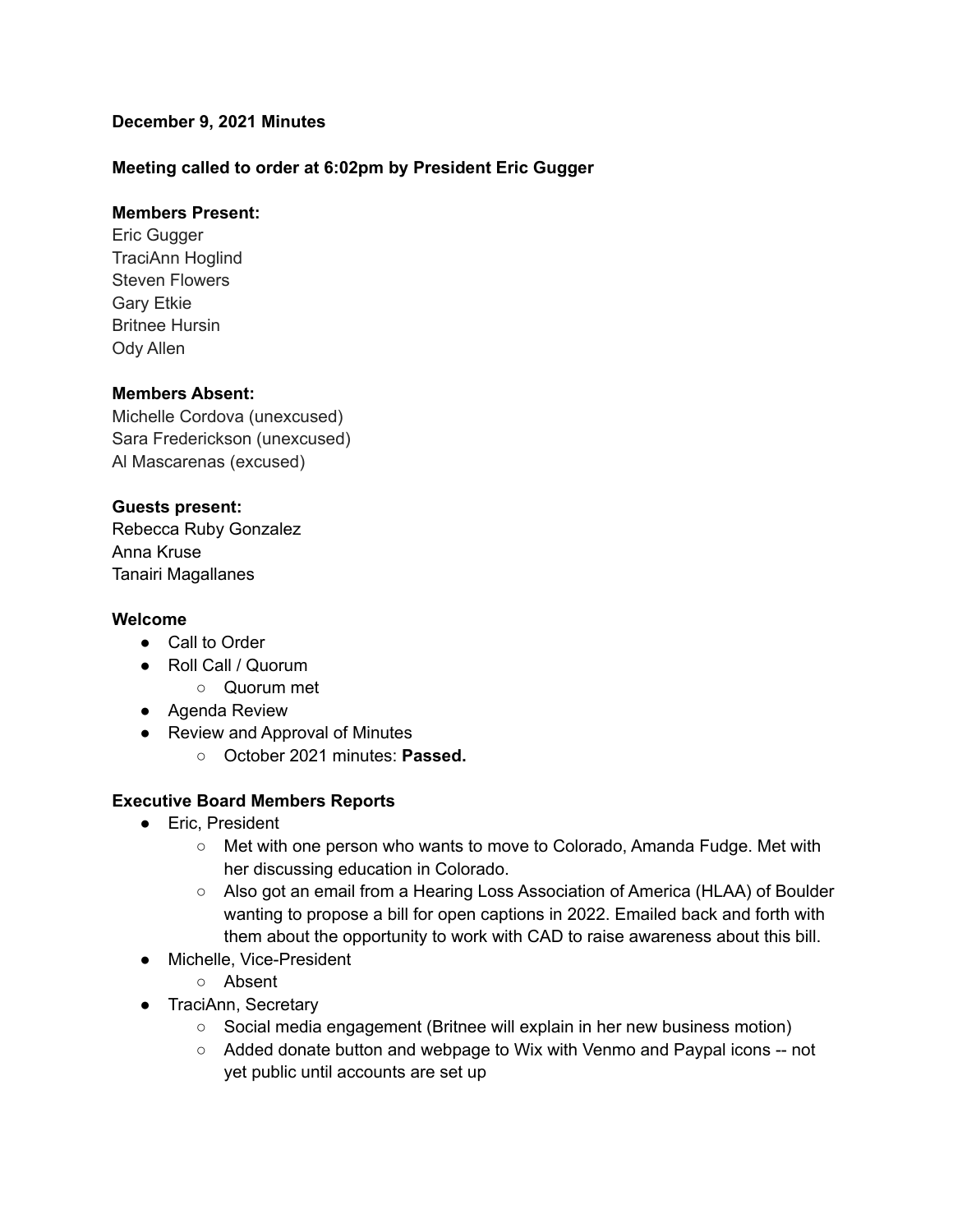- $\circ$  Pregnancy plan: want to be sure everyone is aware in advance  $-$  I'm due late February/early March, so I may not be active for a couple of months after the baby is born. Is anyone willing to step in and take minutes for these months I am out? -- Britnee will step in. Thank you!
- Steve, Treasurer
	- Updated bylaws have been posted on the website
	- CAD does not have a Paypal link ID yet, due to an error on paypal's website. It'll be worked on.
	- Also been working with Jon Kessel on the ASL translation project and to set up a streamlined billing process.
	- Working with Huntington bank but having issues with customer service. Showed up in person, got everything transferred over to the Huntington bank for CAD.
	- The previous bank (TCF) had an ACH (automated clearing house) transfer issue with CSDB \$500 sponsorship update: bank said they made a mistake so we got the \$500 back and when we transferred to the new bank, we successfully sent the \$\$ to CSDB.
	- Steve will provide 2020 and 2021 audit info to Gary soon.

# **Board Members Reports**

- Ody
	- No report
- Gary
	- Will want to talk with the Oktoberfest committee to ensure commitment of Oktoberfest 2022 before making a vlog to announce it to the community.
- Sara
	- Absent
- Britnee
	- No report
- Al
- Absent

# **Old Business**

● None

# **New Business**

- Gary: I move to extend the December 31, 2021 deadline to digitize all CAD paper files to December 31, 2022. **Britnee seconds. Steve amends to change the deadline to December 31, 2023. Ody seconds. Amendment passed.**
- Britnee: I move to set up a social media fund of \$500 for various competitions on social media to help increase our following. **Gary seconded. Motion passed.**
	- Britnee explains that we don't have a large following on social media, so we need these funds to host social media competitions to get engagement and increase following with prizes. The goal is to increase the follower count to around 4,000.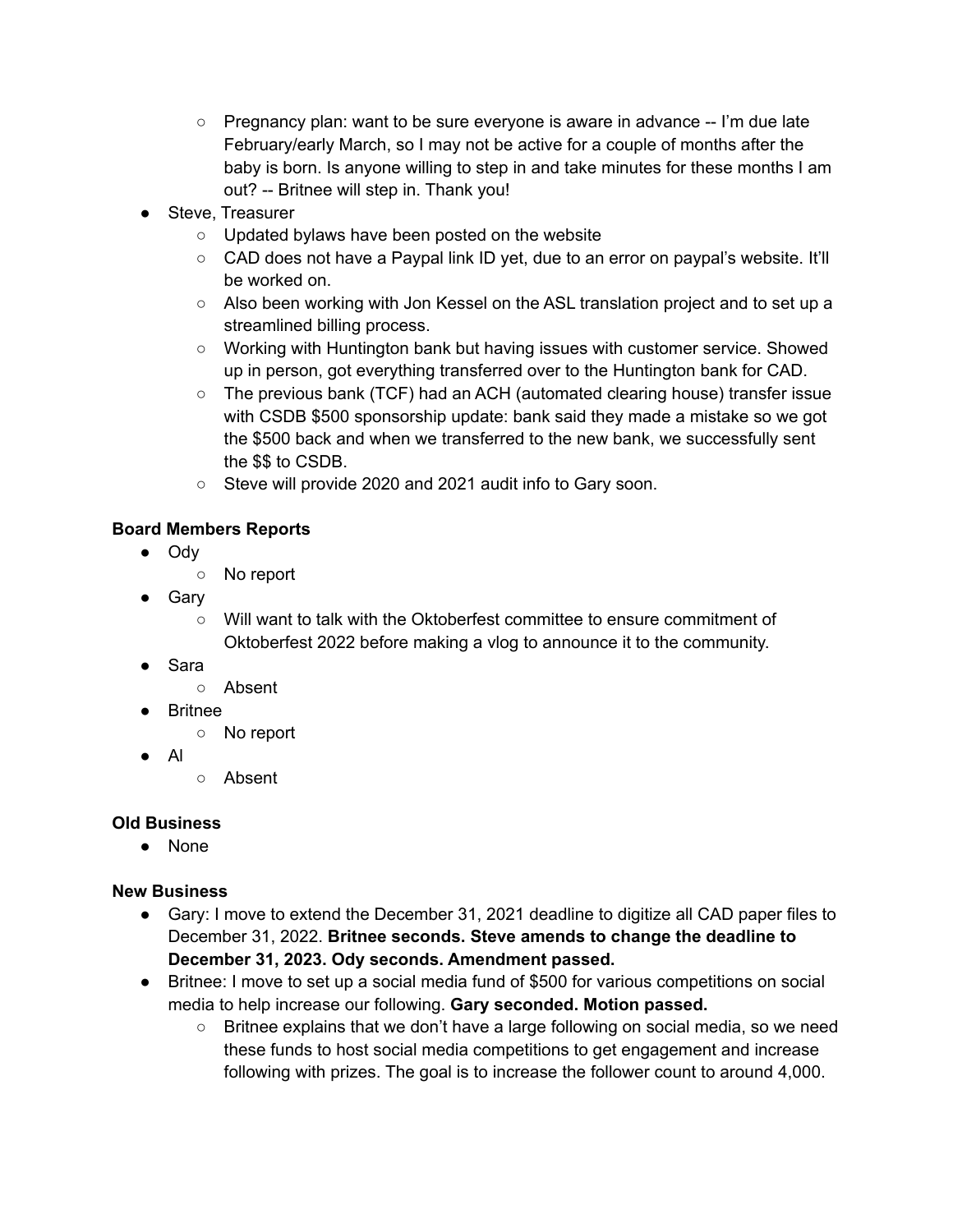- Originally it would be for giveaways, then increase it to getting people involved to create posts and involved with advocacy. Giveaway would only encourage people to tag other colorado residents to follow CAD accounts, then we draw (raffle) a winner.
- Steve recommends to ensure giveaways and competitions are in compliance with facebook rules regarding competition posts. And that this \$\$ can be used to boost posts in specific locations and demographic specifics.
- Britnee: I move to set up a scholarship fund for new parents of deaf children who need to learn ASL but may not afford ASL classes. **Steve seconds. Motion dropped.**
	- Britnee explains that several parents have contacted CAD via social media saying that they need to learn ASL but cannot afford it. Since CAD is not in a position to teach and offer ASL classes, we could instead set up a fund to support parents to attend ASL classes at RMDS, CSDB, etc. In order to support the parents, we will reimburse them after they commit and attend all classes. This would help support deaf ASL businesses and help hearing parents of deaf kids.
	- Gary argues that if we set this up, other deaf people will want CAD to provide sponsorship for various other reasons, otherwise we would have to announce it publicly and have a screening process in place (especially to determine financial situation).
	- Steve explains that this motion is a good idea, but we need to set up criteria and a committee to ensure proper tracking of sign ups, eligibility, and completion of courses. This would become a program rather than a sponsorship/donation.
	- Ody suggests we reach out to schools like RMDS/CSDB and orgs that offer ASL classes and provide sponsorship to these organizations/businesses to help with costs that would cover.
- TraciAnn: I move to provide sponsorship for RMDS' request to send six students' trip to Costa Rica on June 6-17, 2022. **Britnee seconds. After discussion, Britnee moves to table this motion. Ody seconds. Majority vote to table until we hear the sponsorship request from the students themselves.**
	- 6 students need to raise \$3,300 each for their international trip.
	- Britnee explains that based on her experience, the students should be the one doing the fundraising and contact CAD themselves.
	- Flowers explains that based on the \$\$ in the bank, we can provide \$500 for each student that would come to a total of \$3,000 out of the youth fund.
	- Britnee and Ody explain that there are many other schools that will have international trips every year, so we need to be careful with setting a precedent. This could also be unfair for other students who may be mainstreamed students or from other schools that may not be aware of CAD to make this request.
	- $\circ$  Britnee recommends tabling this motion until we hear from the students first.
- Ody: I move to make minor tweaks to the September 2021 Minutes. **Gary seconds. Motion passed.**
	- Ody explains to make these following tweaks to the September minutes:
		- William Wright (use his full name)
		- What is WVSD? Please spell it out.